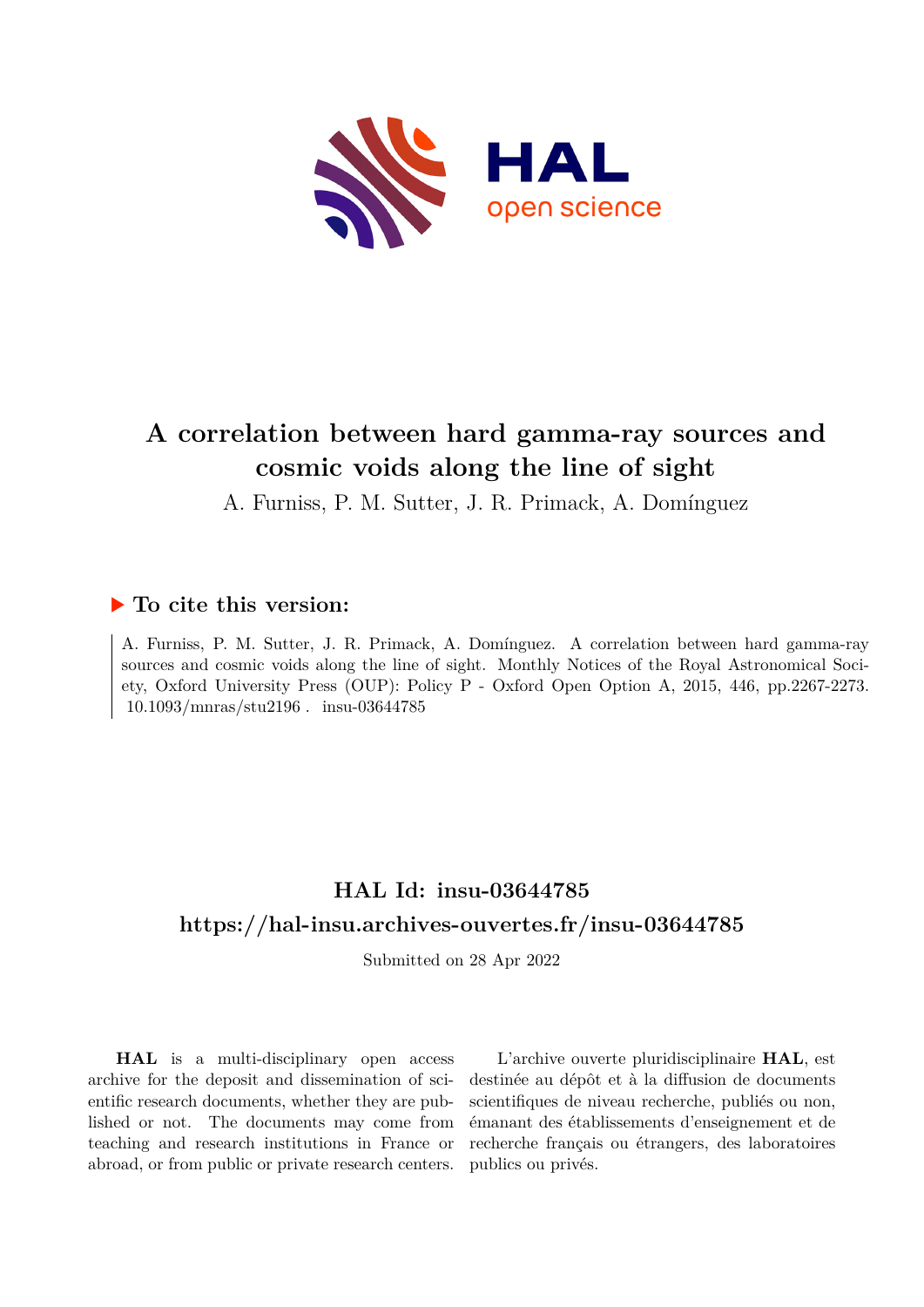### **A correlation between hard gamma-ray sources and cosmic voids along the line of sight**

A. Furniss, <sup>1\*</sup> P. M. Sutter, <sup>2,3,4</sup> J. R. Primack<sup>5</sup> and A. Domínguez<sup>6</sup>

<sup>1</sup>*Department of Physics, Stanford University, Stanford, CA 94305, USA*

<sup>2</sup>*Sorbonne Universites, UPMC Univ Paris 06, UMR7095, Institut d'Astrophysique de Paris, F-75014 Paris, France ´*

<sup>3</sup>*CNRS, UMR7095, Institut d'Astrophysique de Paris, F-75014 Paris, France*

<sup>4</sup>*Center for Cosmology and AstroParticle Physics, Ohio State University, Columbus, OH 43210, USA*

<sup>6</sup>*Department of Physics and Astronomy, University of California, Riverside, CA 92521, USA*

Accepted 2014 October 20. Received 2014 October 17; in original form 2014 August 7

#### **ABSTRACT**

We estimate the galaxy density along lines of sight to hard extragalactic gamma-ray sources by correlating source positions on the sky with a void catalogue based on the Sloan Digital Sky Survey (SDSS). Extragalactic gamma-ray sources that are detected at very high energy (VHE; *E* > 100 GeV) or have been highlighted as VHE-emitting candidates in the *Fermi* Large Area Telescope hard source catalogue (together referred to as 'VHE-like' sources) are distributed along underdense lines of sight at the  $2.4\sigma$  level. There is also a less suggestive correlation for the *Fermi* hard source population (1.7σ). A correlation between 10 and 500 GeV flux and underdense fraction along the line of sight for VHE-like and *Fermi* hard sources is found at 2.4σ and 2.6σ, calculated from the Pearson correlation coefficients of *r* = 0.57 and 0.47, respectively. The preference for underdense sight lines is not displayed by gamma-ray emitting galaxies within the second *Fermi* catalogue, containing sources detected above 100 MeV, or the SDSS Data Release 7 quasar catalogue. We investigate whether this marginal correlation might be a result of lower extragalactic background light (EBL) photon density within the underdense regions and find that, even in the most extreme case of a entirely underdense sight line, the EBL photon density is only 2 per cent less than the nominal EBL density. Translating this into gamma-ray attenuation along the line of sight for a highly attenuated source with opacity  $\tau(E, z) \sim 5$ , we estimate that the attenuation of gamma-rays decreases no more than 10 per cent. This decrease, although non-negligible, is unable to account for the apparent hard source correlation with underdense lines of sight.

**Key words:** BL Lacertae objects: general – cosmology: miscellaneous – gamma-rays: galaxies.

#### **1 INTRODUCTION**

The flux from extragalactic very high energy (VHE;  $E \ge 100 \text{ GeV}$ ) gamma-ray sources is absorbed by extragalactic background light (EBL) photons via pair production in an energy- and distancedependent manner (Nikishov  $1962$ ; Gould & Shréder 1967). As a consequence of this absorption, the EBL produces an opacity  $\tau(E, \theta)$ z) for VHE photons of observed energy *E* from a source located at redshift z. This opacity leads to an exponential flux attenuation  $e^{-\tau(E,\,z)}$ .

The EBL consists of all the evolving accumulated and reprocessed light from the ultraviolet (UV) to the far-infrared (IR) and is difficult to measure directly due to strong foreground sources (e.g. Hauser & Dwek 2001). A selection of the currently available models of the EBL photon density includes a semi-analytical model (Gilmore et al. 2012), a model based on observations of galaxy spectral energy distribution fractions (Domínguez et al. 2011a), and a fitting, interpolating and multiwavelength backward evolution of cosmological survey data (Franceschini, Rodighiero & Vaccari 2008).

These EBL models estimate photon densities at or above the conservative lower limits derived from galaxy counts, and are each below the indirectly set upper limits based on the detection of extragalactic VHE photons from sources at  $z \sim 0.1-0.2$  (e.g. Aharonian et al. 2006; Meyer et al. 2012). More recent use of extragalactic gamma-ray sources for indirect studies of the EBL photon density have confirmed an EBL density not much above the observational

<sup>5</sup>*Physics Department, University of California, Santa Cruz, CA 95064, USA*

E-mail: [amy.furniss@gmail.com](mailto:amy.furniss@gmail.com)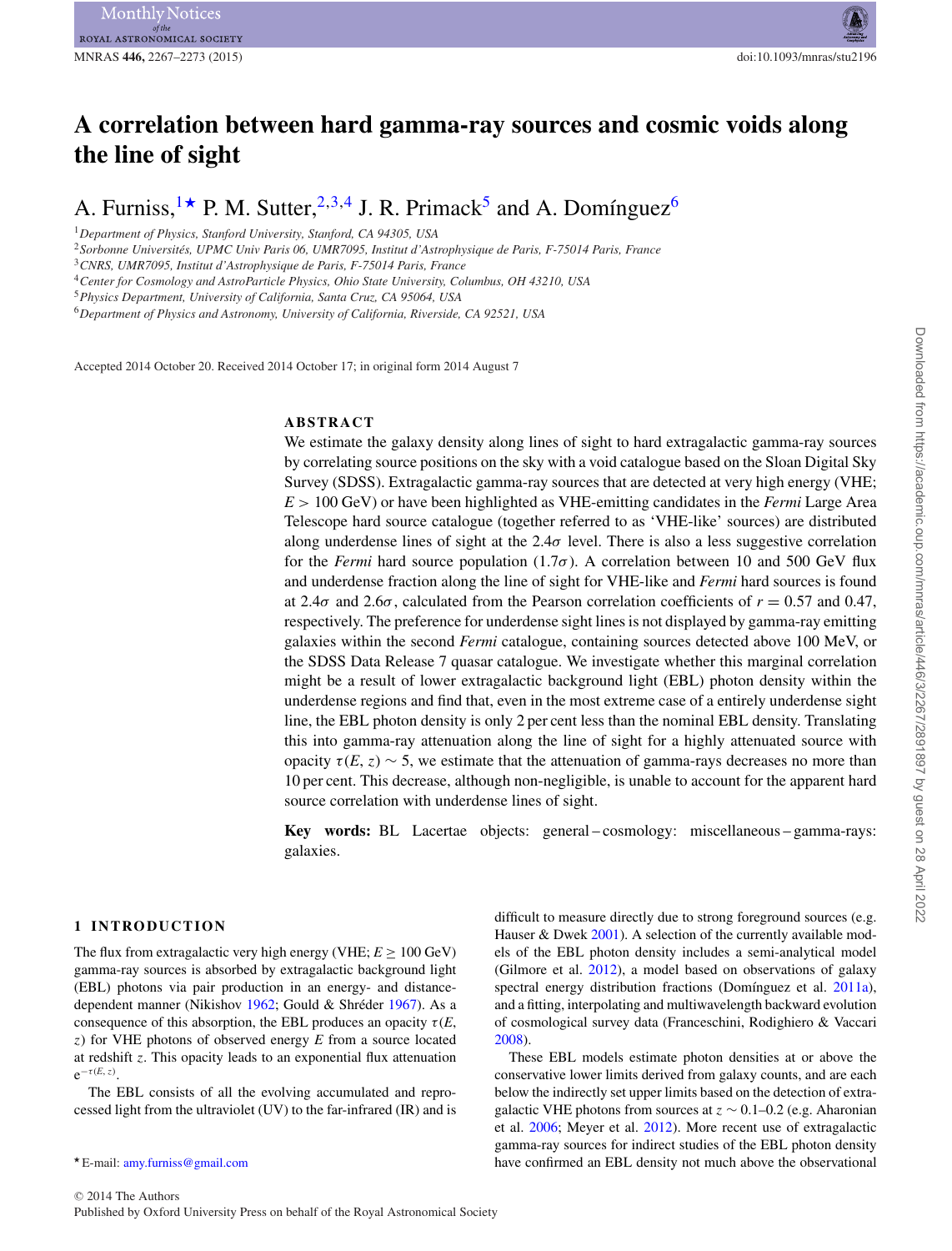$z \sim 0$  lower limits and confirmed the 'cosmic gamma-ray horizon', defined as  $\tau(E, z) = 1$  (e.g. Ackermann et al. 2012; H.E.S.S. Collaboration 2013; Domínguez et al. 2013). However, even with a low EBL photon density, a number of distant blazars have recently been detected at energies that probe opacities between  $\tau = 2$  and 5 (MAGIC Collaboration 2008; Becherini et al. 2012; Furniss et al. 2013; Archambault et al 2014). The most distant of the sources detected above 100 GeV thus far is PKS 1424+240, with the redshift lower limit of  $z > 0.6$  (Furniss et al. 2013), which consistently displays a VHE flux of at least (1.02  $\pm$  0.08) × 10<sup>-7</sup> photons cm<sup>-2</sup> s<sup>-1</sup> above 120 GeV (Archambault et al 2014). PKS 1424+240 has been detected at gamma-ray opacities of  $\tau > 4.5$ , with the specific value dependent on the EBL model used to estimate the opacity. When the unattenuated gamma-ray emission from this distant blazar is reconstructed using current EBL models, the spectrum shows a puzzling flattening or even upturn at the highest energies (Archambault et al 2014).

Various scenarios have been explored to account for the spectral shape of high energy emission of sources at high opacity values. These possibilities include lower EBL densities, as described in Furniss et al. (2013), the observation of secondary VHE emission resulting from extragalactic ultrahigh-energy cosmic rays (UHECR) interactions along the line of sight (LoS; e.g. Essey & Kusenko 2010), the existence of axion-like particles which couple to the high energy gamma-rays in the presence of a magnetic field (Domínguez, Sanchez-Conde & Prada 2011b; Horns & Meyer 2012; Harris & Chadwick 2014; Meyer, Montanino & Conrad 2014; Rubtsov & Troitsky 2014; Tavecchio, Roncadelli & Galanti 2014) and the possibility that VHE photons avoid pair production with the EBL through gravitational lensing (Barnacka, Böttcher & Sushch  $2014$ ). Each of the these scenarios, however, shares an important underlying assumption about the density of the EBL: they assume that, after accounting for the expected cosmological evolution of the photon field, at any redshift and wavelength the density of the EBL is homogeneous throughout intergalactic space.

We present preliminary examination of this assumption in this work. We perform a simple analysis to investigate a possible relationship between extragalactic VHE-like gamma-ray source directions and the density of matter along the LoS. In our analysis, VHElike gamma-ray sources are sources that pass criteria on gamma-ray flux as measured by the *Fermi* Large Area Telescope (LAT; Atwood et al. 2009). See Section 3 for details on the VHE-like gamma-ray source list included in this study. We find an indication that VHElike gamma-ray emitting galaxies (more specifically, blazars) might lie preferentially along underdense intergalactic lines of sight. We discuss the possibility that VHE-like gamma-ray sources are correlated with directions of lower than average EBL density, as this would result in a path of lower gamma-ray opacity for extragalactic gamma-rays.

#### **2 METHOD**

Since the galaxies that are sources of the EBL preferentially trace high-density regions within the cosmic web, the local light production should be proportional to the local matter density. Thus, regions with lower matter density, known as voids, should correlate with regions of lower local light production. We take the void sample from the Public Cosmic Void Catalog<sup>1</sup> (Sutter et al. 2012); specifically the *2014.11.04* release, as the tracer for regions of underdensity

within the Universe, and investigate the prevalence of voids along the lines of sight to blazars that lie within the Sloan Digital Sky Survey (SDSS) Data Release 7 (DR7) survey region.

The voids are identified within four volume-limited subsamples of the SDSS DR7 main sample (Strauss et al. 2002) from redshift  $z = 0.05$  to 0.2 and a single volume-limited subsample from the SDSS luminous red galaxies (LRGs; Eisenstein et al. 2001) from  $z = 0.16$  to 0.36. These correspond to the  $dim1$ ,  $dim2$ ,  $bright1$ , *bright2* and *lrgdim* samples, respectively. For this analysis we do not take higher redshift voids from SDSS Data Release 9 (DR9) because that survey has a more complicated geometry than the main sample, making the construction of fairly distributed random points difficult (see below). However, for two particularly distant sources, PKS  $1424+240$  and PG  $1553+113$ , we utilize this higher redshift void catalogue from SDSS DR9. Since the DR9-derived void catalogue used in the analysis of these two sources is not used elsewhere, we do not include the results for these sources in the population investigations. When looking at different populations of sources, we utilize all voids within the catalogue, including those identified near the survey boundaries, since for our purposes we only wish to estimate the underdensity fraction along a given LoS, and do not need accurate distributions of void shapes.

Voids in the Public Catalog are identified with the VIDE toolkit (Sutter et al. 2015), which uses ZOBOV (Neyrinck 2008) to perform a Voronoi tessellation to estimate the density field from the galaxy population and a watershed transform to merge regional basins into voids. The Voronoi tessellation is a segmentation of the volume by a set of polyhedra such that the polyhedra describe the local volumes of each galaxy. Hence these polyhedra (called Voronoi cells) can be used to estimate the density field of the galaxy population. VIDE ensures that identified voids do not extend outside the survey mask. In the watershed picture, a void is a non-spherical aggregation of Voronoi volumes (Platen, van de Wygaert & Jones 2007) and can in principle have any mean or minimum density. However, they do represent basins in the density field (Sutter et al. 2013), and thus we can use them to estimate the underdense fraction. While the cores of watershed-based voids have densities below  $0.2\rho_{\text{mean}}$ , at the effective radius (see below), the spherically averaged density inside a void is roughly  $0.8\rho_{\text{mean}}$  (Sutter et al. 2012).

VIDE provides two essential definitions used throughout this work. The first is the effective radius of a void:

$$
R_{\rm eff} \equiv \left(\frac{3}{4\pi}V\right)^{1/3},\tag{1}
$$

where *V* is the total volume of all the Voronoi cells that make up the void. The second is the *macrocentre*, or volume-weighted centre of all the Voronoi cells in the void:

$$
\boldsymbol{X}_{v} = \frac{1}{\sum_{i} V_{i}} \sum_{i} \boldsymbol{x}_{i} V_{i}, \qquad (2)
$$

where  $x_i$  and  $V_i$  are the positions and Voronoi volumes of each galaxy *i*, respectively.

The voids have a typical size (median) of  $R_{\text{eff}} \approx 20 h^{-1}$  Mpc, but range anywhere from 5 to 60 *h*−<sup>1</sup> Mpc. For simplicity, we approximate the voids as spheres with  $R = R<sub>eff</sub>$  and place them on the sky according to their macrocentres.

We parametrize the relative underdensity along the LoS to an extragalactic source through the 'voidiness'  $(V<sub>LoS</sub>)$ , which is the fraction of the comoving LoS distance through underdense regions

<sup>&</sup>lt;sup>1</sup> <http://www.cosmicvoids.net>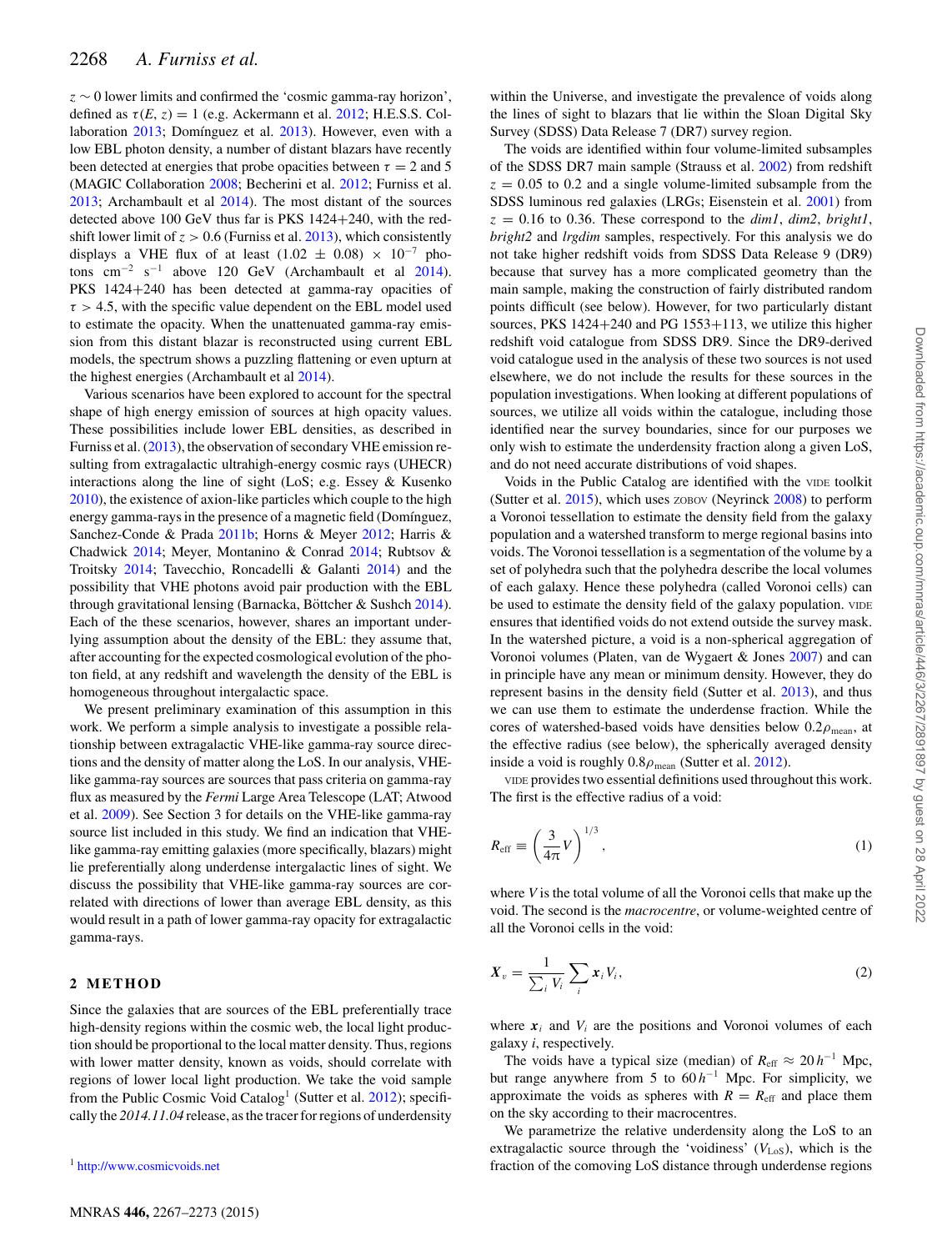**Table 1.** Source catalogues included in this study. See text for a more detailed description of each.

| Catalogue          | Reference               | Number of sources <sup><math>a</math></sup> | Energy range            |
|--------------------|-------------------------|---------------------------------------------|-------------------------|
| SDSS quasars       | Schneider et al. (2010) | 3901                                        | Optical                 |
| 2LAC               | Ackermann et al. (2011) | 51                                          | 100 MeV-100 GeV         |
| 1FHL               | Ackermann et al. (2013) | 28                                          | $>10$ GeV               |
| VHE-like           | Ackermann et al. (2013) | 19                                          | $> 50$ GeV <sup>b</sup> |
| Randomly generated |                         | $1 \times 10^5$                             |                         |

<sup>a</sup>Sources within SDSS DR7 survey region and having a redshift of  $0.05 < z < 0.36$ .

*<sup>b</sup>*Which have gamma-ray properties that pass the following criteria, predetermined within the 1FHL catalogue: (1) the flux above 50 GeV being greater than  $1 \times 10^{-11}$  photons cm<sup>-2</sup> s<sup>-1</sup>; (2) a spectral index  $\Gamma$  above 10 GeV of less than 3; (3) a measure of the source significance above 30 and 100 GeV  $(Sig_{30} = \sqrt{TS_{30-100} + TS_{100-500}} > 3)$ . See text for details.

of space (voids) as compared to the total LoS distance to a source. More specifically,

$$
V_{\text{LoS}} = \frac{\sum D_{\text{void},i}}{D_{\text{total}}},\tag{3}
$$

where  $D_{\text{void}, i}$  is the comoving intersectional LoS distance through a single void  $i$  and  $D_{total}$  is the total comoving LoS distance to the source. A higher  $V_{\text{LoS}}$  corresponds to a LoS that intersects a greater fraction of voids, while a low  $V_{\text{LoS}}$  corresponds to a lower fraction of underdense intersection.

As a cross-check, we calculate  $D_{\text{void}}$  in two independent ways. The first is a more simplistic method that associates a source to a void if the radial distance between the source and the void is less than the void radius after projecting the source and the void on the sky. For voids with  $z_{\text{void}} < z_{\text{source}}$ , the  $D_{\text{void}, i}$  is estimated as  $(4/3)R<sub>eff</sub>$ , which is the average length of random intersections through a spherical region of radius *R*eff (Coleman 1989). We also calculated  $D_{\text{void}}$  using an alternative approach that discretized each line connecting the observer to the source into many (∼1000) points. We then obtained  $V_{\text{LoS}}$  by counting the fraction of line segments that lay within  $R_{\text{eff}}$  of each void macrocentre. This more careful and more expensive calculation resulted in no significant differences. Here, we present the detailed results utilizing the former method.

#### **3 SOURCE CATALOGUES**

The analysis is completed for multiple catalogues of both gamma-ray emitting and non-emitting extragalactic sources. The catalogues included are summarized in Table 1. Our studies are restricted to the catalogue sources that are within the SDSS DR7 survey region and have a spectroscopically determined redshift of  $0.05 < z < 0.36$ . The source populations are compared to a random set of points uniformly distributed throughout the SDSS DR7 survey region. We also investigate the lines of sight for the sources within the SDSS quasar catalogue, which includes confirmed quasars from the SDSS DR7 (Schneider et al. 2010), as well as the second *Fermi* catalogue of active galactic nuclei (2LAC; Ackermann et al. 2011).

The catalogue of sources detected by the *Fermi* LAT above 10 GeV is referred to as the 1FHL catalogue (Ackermann et al. 2013). This catalogue is built using analysis which focuses on energies above 10 GeV. The number of 1FHL sources that have associations with VHE emitters detected by Imaging Atmospheric Cherenkov Telescopes (IATCs) is 84. This is a significant portion of the 123 known VHE emitters at the time of 1FHL publication. Notably, the majority of the sources with VHE associations not included in the 1FHL catalogue are spatially extended Galactic VHE sources. There are only five point-like VHE sources that are not in 1FHL catalogue: the starburst galaxies NGC 253 and M82 and the blazars 1ES 0414+009, 1ES 0229+200 and 1ES 1312−423. None of the aforementioned blazars falls within the SDSS DR7 survey region and therefore are not included in this study despite their VHE detection.

We explicitly choose not to use the VHE catalogue<sup>2</sup> directly in this study. The ground-based detections of VHE-emitting sources by IACTs are typically obtained through pointed observations triggered by elevated emission of a source, and therefore likely result in a high-state biased population. This bias could be misleading when looking at correlations between  $V_{\text{LoS}}$  and the gamma-ray flux from a source, as done in Section 4. For this reason, we also remove 1ES 0806+524 from this study, the *only* 1FHL source within the SDSS DR7 survey region noted to display significant variability above 10 GeV.

We calculate the  $V_{\text{LoS}}$  for all 1FHL sources in the SDSS DR7 survey region with  $0.05 < z < 0.36$ . We also pay special attention to sources that pass a subset of cuts on gamma-ray emission properties to highlight candidate VHE sources that had not yet been detected by ground-based IACTs. The cuts were defined within the 1FHL catalogue. The 1FHL sources are flagged as good VHE candidates based on three properties: (1) the flux above 50 GeV being greater than  $1 \times 10^{-11}$  photons cm<sup>-2</sup> s<sup>-1</sup>; (2) a spectral index  $\Gamma_{10}$  above 10 GeV of less than 3; (3) a measure of the source significance above 30 and 100 GeV (Sig<sub>30</sub> =  $\sqrt{TS_{30-100} + TS_{100-500}} > 3$ ), where  $TS_{30-100}$  and TS<sub>100–500</sub> are the test statistic (TS) values<sup>3</sup> from the 30– 100 and 100–500 GeV energy bands.

As this VHE candidacy criterion selects all VHE-detected sources at  $0.05 < z < 0.36$ , we refer to this population as 'VHE-like' for the remainder of this work. A full list of all 1FHL sources within the SDSS DR7 survey region and that have spectroscopic redshift  $0.05 < z < 0.36$  is provided in Table 2. Note that VHE-like source list includes both VHE-detected and VHE-candidate sources, denoted with a Y and C in column 5 of Table 2, respectively. Additionally, the 1FHL integral gamma-ray flux  $(F_{10})$  and index  $(\Gamma_{10})$  are also included.

#### **4 RESULTS**

The restrictions on the spatial location and cosmological distance limits the sources from each catalogue included in this study. The number of sources within these restrictions is summarized in Table 1 for each catalogue. For the 1FHL sources, Table 2 includes the *V*LoS of each source, as well as information on which sources reside

<sup>2</sup> <http://tevcat.uchicago.edu/>

<sup>3</sup> See Mattox et al. (1996) for TS definition, a statistic used in *Fermi* LAT source analysis.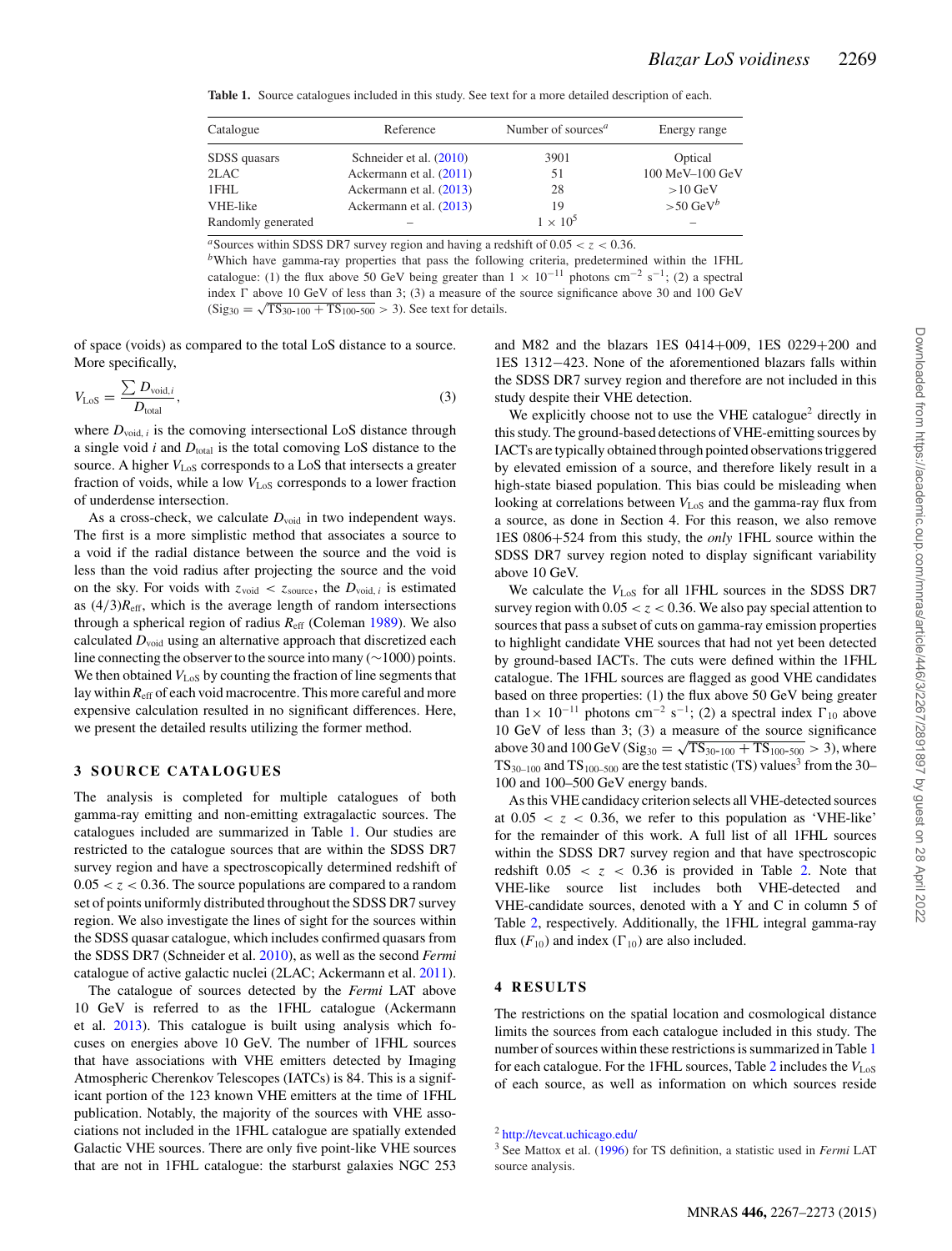**Table 2.** 1FHL sources  $0.05 < z < 0.36$  within the SDSS DR7 footprint, ordered by increasing  $V_{LoS}$ . Sources marked with 'Y' are VHE detected, sources marked with 'C' are VHE candidates and sources marked with 'N' are not VHE detected and do not pass the VHE-candidate cuts summarized in Section 3.

| Name                   | RA      | Dec.     | Redshift | <b>VHE</b><br>detection? | $F_{10} \times 10^{-11}$<br>$\rm (cm^{-2} \; s^{-1})$ | $\Gamma_{10}$   | $V_{\rm LoS}$ | In void?       |
|------------------------|---------|----------|----------|--------------------------|-------------------------------------------------------|-----------------|---------------|----------------|
| RX J1136.5+6737        | 173.939 | 67.612   | 0.13     | Y                        | $11.7 \pm 3.3$                                        | $1.98 \pm 0.34$ | 0.00          | N <sub>0</sub> |
| PKS 0829+046           | 128.000 | 4.484    | 0.17     | $\mathbf N$              | $11.9 \pm 4.1$                                        | $2.61 \pm 0.57$ | 0.00          | N <sub>0</sub> |
| RX J0847.1+1133        | 131.773 | 11.544   | 0.2      | Y                        | $9.6 \pm 3.6$                                         | $1.45 \pm 0.39$ | 0.00          | N <sub>0</sub> |
| RGB J2313+147          | 348.514 | 14.769   | 0.16     | $\mathsf{C}$             | $10.6 \pm 3.8$                                        | $1.77 \pm 0.39$ | 0.00          | No             |
| H1426+428              | 217.158 | 42.659   | 0.13     | Y                        | $21.2 \pm 4.8$                                        | $2.01 \pm 0.29$ | 0.00          | No             |
| PG 1437+398            | 219.835 | 39.555   | 0.35     | $\mathbf N$              | $5.9 \pm 2.6$                                         | $1.79 \pm 0.49$ | 0.02          | No             |
| PKS 1509+022           | 228.064 | 2.074    | 0.22     | $\mathbf N$              | $11.1 \pm 4.1$                                        | $2.98 \pm 0.70$ | 0.03          | No             |
| 1RXS J115404.9-001008  | 178.525 | $-0.169$ | 0.25     | $\mathbf N$              | $11.6 \pm 4.1$                                        | $2.21 \pm 0.54$ | 0.03          | N <sub>0</sub> |
| PMN J1256-1146         | 194.110 | $-11.77$ | 0.06     | $\mathsf{C}$             | $11.9 \pm 4.1$                                        | $2.07 \pm 0.44$ | 0.05          | No             |
| 1ES 1440+122           | 220.737 | 11.982   | 0.16     | Y                        | $7.8 \pm 3.5$                                         | $1.77 \pm 0.47$ | 0.20          | Yes            |
| 1ES $0806 + 534^a$     | 122.461 | 52.294   | 0.14     | Y                        | $45.3 \pm 6.7$                                        | $2.14 \pm 0.20$ | 0.21          | N <sub>o</sub> |
| SBS 1200+608           | 180.807 | 60.471   | 0.07     | $\mathsf{C}$             | $5.3 \pm 2.4$                                         | $1.63 \pm 0.49$ | 0.25          | No             |
| <b>RBS 0958</b>        | 169.305 | 20.227   | 0.14     | $\mathcal{C}$            | $23.4 \pm 5.4$                                        | $1.94 \pm 0.28$ | 0.29          | N <sub>0</sub> |
| OJ 287                 | 133.712 | 20.079   | 0.31     | $\mathbf N$              | $11.1 \pm 3.9$                                        | $2.68 \pm 0.59$ | 0.30          | Yes            |
| MS 1458.8+2249         | 225.275 | 22.639   | 0.23     | $\mathbf N$              | $17.2 \pm 4.7$                                        | $1.89 \pm 0.32$ | 0.30          | N <sub>0</sub> |
| <b>ON 246</b>          | 187.586 | 25.377   | 0.14     | $\mathbf N$              | $7.3 \pm 3.1$                                         | $3.29 \pm 0.95$ | 0.41          | N <sub>0</sub> |
| RX J1136.8+2551        | 174.267 | 25.893   | 0.16     | $\mathsf{C}$             | $7.3 \pm 3.1$                                         | $1.62 \pm 0.44$ | 0.49          | Yes            |
| MS 1221.8+2452         | 186.146 | 24.628   | 0.22     | $\mathcal{C}$            | $7.7 \pm 3.1$                                         | $1.26 \pm 0.38$ | 0.49          | N <sub>0</sub> |
| BZB J1417+2543         | 214.659 | 25.658   | 0.24     | $\mathbf N$              | $8.4 \pm 3.4$                                         | $2.62 \pm 0.70$ | 0.53          | No             |
| H1013+498              | 153.773 | 49.427   | 0.21     | Y                        | $78.7 \pm 8.9$                                        | $2.28 \pm 0.16$ | 0.54          | Yes            |
| RX J1100.3+4019        | 165.165 | 40.315   | 0.23     | $\mathsf{C}$             | $11.2 \pm 3.8$                                        | $2.23 \pm 0.45$ | 0.60          | Yes            |
| B <sub>2</sub> 1229+29 | 187.970 | 28.824   | 0.24     | $\mathsf{C}$             | $28.3 \pm 5.9$                                        | $2.47 \pm 0.33$ | 0.61          | No             |
| W Comae                | 185.402 | 28.247   | 0.1      | Y                        | $34.1 \pm 6.4$                                        | $2.18 \pm 0.26$ | 0.62          | No             |
| GB6 J1053+4930         | 163.403 | 49.521   | 0.14     | $\mathsf{C}$             | $7.7 \pm 2.9$                                         | $1.49 \pm 0.37$ | 0.62          | No             |
| TXS 1055+567           | 164.666 | 56.459   | 0.14     | $\mathsf{C}$             | $44.4 \pm 6.5$                                        | $2.02 \pm 0.19$ | 0.72          | N <sub>0</sub> |
| PG 1218+304            | 185.337 | 30.194   | 0.18     | Y                        | $57.2 \pm 8.6$                                        | $1.90 \pm 0.18$ | 0.78          | No             |
| B <sub>2</sub> 1147+24 | 177.711 | 24.320   | 0.2      | $\mathbf N$              | $7.2 \pm 3.0$                                         | $4.14 \pm 1.28$ | 0.83          | Yes            |
| 1ES 1215+303           | 184.460 | 30.104   | 0.13     | Y                        | $51.6 \pm 8.2$                                        | $2.11 \pm 0.21$ | 0.83          | Yes            |

*<sup>a</sup>*Removed from analysis as the single source in this study showing a variability index of 2, as noted in the 1FHL catalogue (Ackermann et al. 2013).

within a void. The sources from each catalogue are distributed similarly within the survey volume. More specifically, seven of the 28 1FHL sources reside within a void (25 per cent of 1FHL sources). Five of the 19 VHE-like sources are within voids (26 per cent). These fractions are consistent with the fraction of SDSS quasars that are found within a void (710 of 3901; 18 per cent). Similarly, the randomly distributed points have a 21 per cent in-void fraction.

Fig. 1 shows the normalized histograms of source  $V_{\text{LoS}}$  for the various catalogues. The  $V_{\text{LoS}}$  of the randomly generated sample of points peaks at low  $V_{\text{LoS}} < 0.2$ , with the fraction of sources decreasing with greater  $V_{\text{LoS}}$ . Less than 1 per cent of the randomly distributed sources show  $V_{\text{LoS}} > 0.8$ . The slight peak in the distribution of randomly generated sample points near *V*LoS ∼ 0.5 is due to the underlying redshift distribution of the voids.

The SDSS quasars follow a pattern in the  $V_{\text{LoS}}$  distribution that is similar to the randomly distributed sample of points. The SDSS quasars, however, have a higher fraction of sources at low  $V_{\text{LoS}} < 0.2$ (55 per cent as compared to 42 per cent for randomly distributed sources). The number of SDSS quasars with  $V_{\text{LoS}} > 0.8$  is less than 1 per cent, again similar to the randomly distributed sample of points.

The *V*LoS distributions of the 2LAC sources are similar to the randomly generated and SDSS quasars, although not as steeply peaked at low  $V_{LoS}$ . However, the 1FHL and VHE-like distributions of *V*LoS are dissimilar to the random distribution in shape: these distributions tend to prefer higher values of  $V_{\text{LoS}}$ . For a more rigorous statistical test of independence between each *V*<sub>LoS</sub> distribution,



**Figure 1.** Normalized histograms of 'voidiness'  $V_{\text{LoS}}$  (equation 3) for the catalogue populations (randomly generated: black; SDSS: yellow; 2LAC: green; 1FHL: blue; VHE-like: red). See Table 2 for KS test results.

we performed a Kolmogorov–Smirnov (KS) test, with the *P*-values and the corresponding significances summarized in Table 3. The VHE-like *V*LoS distribution is marginally different than the distribution from the randomly distributed points: we can reject the null hypothesis at the  $2.1\sigma$  level that these two samples are drawn from the same distribution. A similar significance holds compared to the SDSS quasars (2.4 $\sigma$ ), while the 2LAC  $V_{\text{LoS}}$  distribution is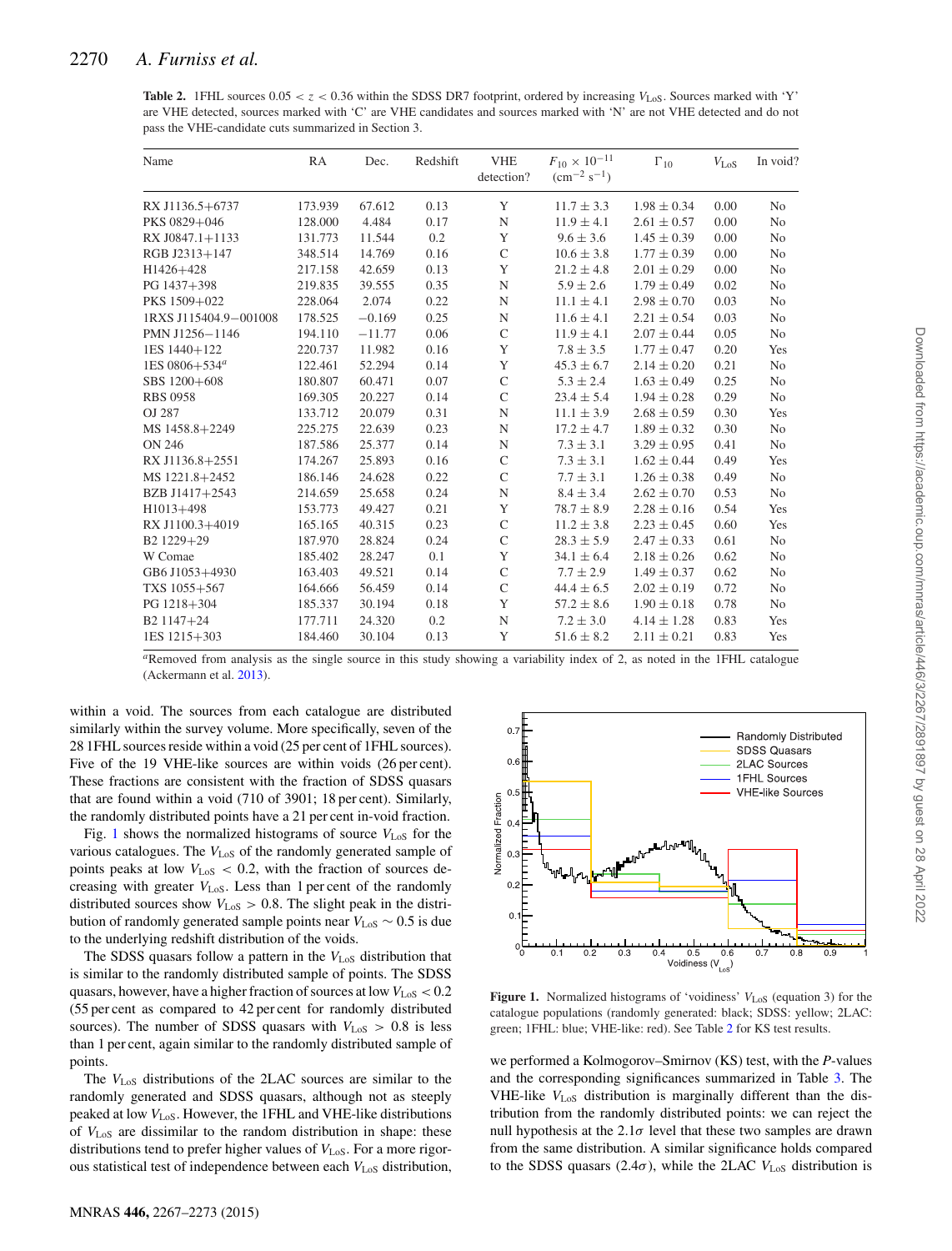**Table 3.** Cross-correlation of voidiness for different source populations. KS test results include *P*-values as well as the corresponding significance.

|             | Random                                 | <b>SDSS</b>                          | 2LAC              | 1FHL               |
|-------------|----------------------------------------|--------------------------------------|-------------------|--------------------|
| Random      |                                        |                                      |                   |                    |
| <b>SDSS</b> | $1.6 \times 10^{-35}$ (12.5 $\sigma$ ) |                                      |                   |                    |
| 2LAC        | $0.63(0.5\sigma)$                      | $0.4(0.9\sigma)$                     |                   |                    |
| 1FHL        | $0.13(1.5\sigma)$                      | $6.2 \times 10^{-2}$ (1.7 $\sigma$ ) | $0.83(0.2\sigma)$ |                    |
| VHE-like    | $3.9 \times 10^{-2}$ (2.1 $\sigma$ )   | $1.8 \times 10^{-2}$ (2.4 $\sigma$ ) | $0.39(0.9\sigma)$ | $0.999(0.0\sigma)$ |



Figure 2.  $V_{LoS}$  of the VHE-like sources as compared to the source hard gamma-ray flux  $F_{10}$  (top panel), the 1FHL index  $\Gamma_{10}$  (middle panel) and the source redshift (bottom panel).

consistent with both the random and SDSS distributions (at  $0.5\sigma$ and  $0.9\sigma$ , respectively). Less significant is the 1FHL  $V_{LoS}$  distribution independence from the random and SDSS distributions at  $1.5\sigma$  and  $1.7\sigma$ , respectively. It is not entirely surprising that there is no significant independence among the 2LAC, 1FHL and VHElike distributions of  $V_{\text{LoS}}$  as there is significant overlap among these source lists.

The results of the KS tests, and more specifically, the independence of the  $V_{\text{LoS}}$  distributions for the VHE-like sources as compared to the randomly generated and SDSS  $V_{\text{LoS}}$  distributions, suggest that the distribution of the VHE-like gamma-ray sources may be related to the intervening matter density in a different way than the quasar distribution. We investigate whether the level of intervening material might be related to the detection of gammaray emission by looking for a correlation between the  $V_{\text{LoS}}$  and the gamma-ray flux above 10 GeV for the VHE-like sources, as shown in Fig. 2. A constant fit to the  $V_{\text{LoS}}$  versus  $F_{10}$  results in a  $\chi^2$  of 175 for 17 degrees of freedom, not providing a good representation, especially at the higher values of  $V_{\text{LoS}}$ .

The Pearson correlation coefficient (*r*) is a measure of the linear dependence between two variables. This statistical test shows an indication of correlation between  $V_{\text{LoS}}$  and the gamma-ray flux of the VHE-like sources above 10 GeV  $(F_{10})$ , while there is no evidence of a correlation between  $V_{\text{LoS}}$  and the source index  $\Gamma_{10}$ or redshift. More specifically, for the VHE-like sources *r* is 0.57 (2.4 $\sigma$ ; 18 sources) for  $V_{\text{LoS}}$  versus  $F_{10}$ , 0.25 for  $V_{\text{LoS}}$  versus  $\Gamma_{10}$  and 0.2 for *V*LoS versus redshift. For the 1FHL sources, there is also a marginal correlation between  $V_{\text{LoS}}$  and the source hard gamma-ray flux with a *r* value of 0.47 ( $\sim$ 2.6 $\sigma$ ; 28 sources) when testing  $V_{\text{LoS}}$ versus  $F_{10}$ . The *r* value is only 0.2 when testing  $V_{LoS}$  versus  $\Gamma_{10}$ , and 0.0 when testing  $V_{\text{LoS}}$  versus redshift.

#### **5 DISCUSSION**

We present a preliminary investigation on the assumption that the EBL density is homogeneous. The indication that the projected location of extragalactic VHE-like sources is related to the intervening matter density aligns with the hypothesis that the EBL density is spatially inhomogeneous. Only the local contribution to the spatial density of EBL photons is expected to scale with the local number density of galaxies. This local contribution cannot be more than a small fraction of the total EBL, which mostly arises from distant sources. Each spherical shell around any point contributes approximately equally, since the *r*−<sup>2</sup> fall-off of light is compensated by the  $r<sup>2</sup>$  increase in area; contributions from higher redshifts suffer from redshifting and dilution by the expansion of the universe. However, since the opacity is an integral along the entire LoS from a blazar, even a relatively small decrease in the local EBL density could have a cumulative effect sufficient to affect the total gamma-ray opacity significantly. This could remove the motivation to exploit scenarios that utilize secondary VHE emission produced along the LoS or hypothetical axion-like particles to describe the VHE spectral flattening of the intrinsic emission from distant VHE gamma-ray sources such as PKS 1424+240.

Motivated by the apparent correlation between VHE-like sources and the fraction of void space along the LoS, we use another component of the public void catalogue that extends to  $z = 0.65$ (derived from the SDSS DR9 survey region) to investigate the *V*LoS of the exceptionally distant VHE-detected sources PKS 1424+240 at  $z > 0.6035$  and PG 1553+113 at  $z > 0.43$ . Both of these sources are within the SDSS DR7 and DR9 survey regions and are noted in the 1FHL catalogue as VHE-detected sources that display VHE-like gamma-ray flux qualities. Under the assumption that the sources are located at the redshift lower limits, we find the  $V_{\text{LoS}}$ for PKS 1424+240 and PG 1553+113 are 0.74 and 0.63, respectively. Because of the use of an additional void catalogue in the calculation of the *V*<sub>LoS</sub> for these sources, we do not include these sources in the statistical tests performed on the full catalogues, but the relatively high values of  $V_{\text{LoS}}$  for each are consistent with our findings from the DR7 survey region alone.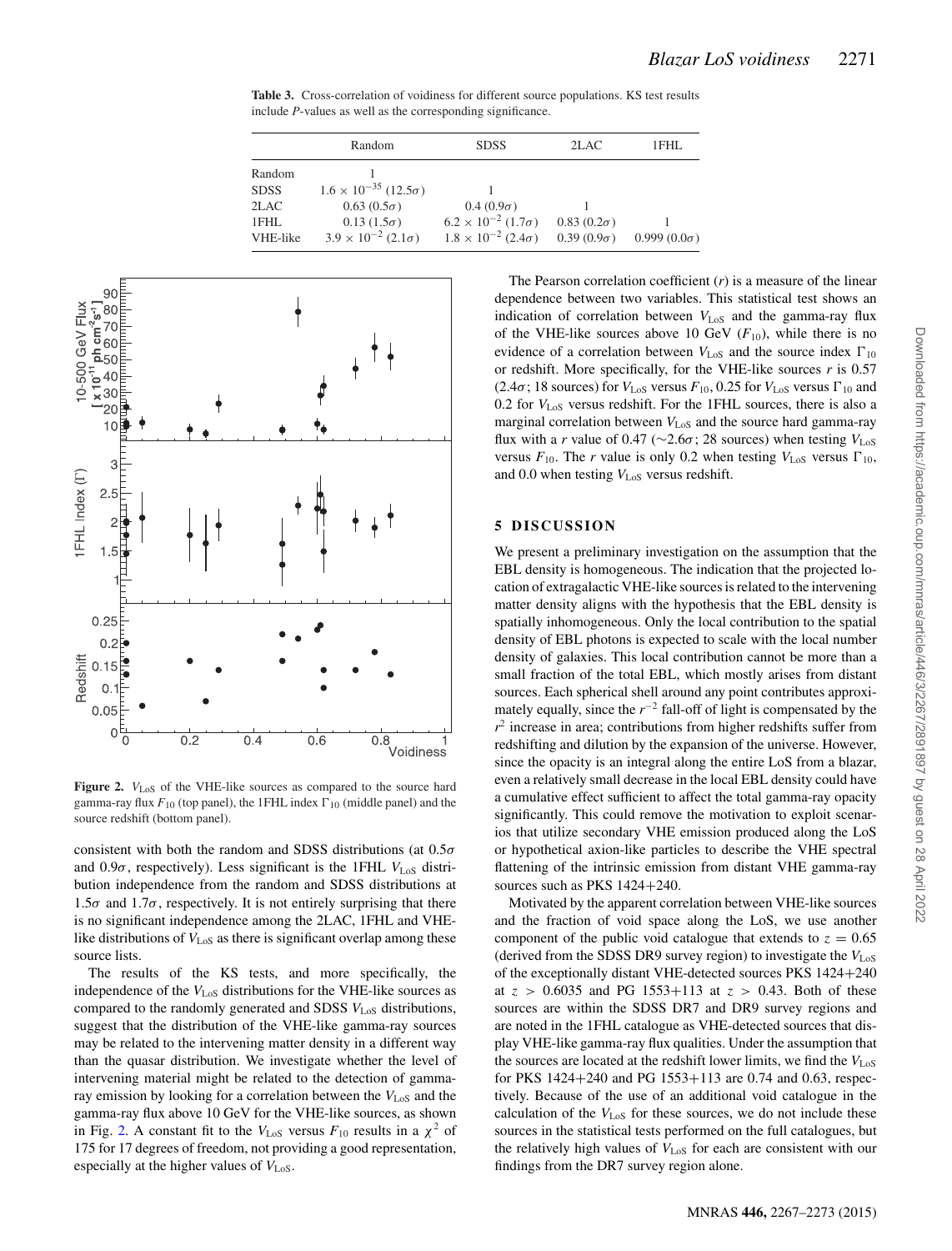

Figure 3. The absorption-corrected gamma-ray peak of PKS 1424+240 from Archambault et al (2014) as corrected by the Gilmore et al. (2012) model (black points) and for the  $\tau$  *p* lower absorption resulting from the  $p = 2$  per cent lower EBL density (red points). Below 300 GeV, the black and red points are indistinguishable and therefore are left as black.

We estimate the change in opacity for extragalactic VHE photons travelling along lines of sight that intersect many voids through the investigation of an extreme case. With the simplifying assumption that a gamma-ray emitting source lies along a sightline surrounded by a 50 *h*−<sup>1</sup> Mpc radius tunnel that is devoid of galaxies, we find that the EBL density within this tunnel is only about 2 per cent lower than the nominal EBL density, as predicted independently by both the Gilmore et al. (2012) and Domínguez et al. (2011a) models. The effect on the attenuation of gamma-rays will be slightly larger than 2 per cent since the attenuation for gamma-rays is derived from the exponent  $\tau$ . More specifically, the attenuation decreases by approximately  $\tau$  *p*, where *p* represents the percentage decrease in EBL density. For example, for an opacity of  $\tau \sim 5$ , as probed through the detection of PKS 1424+240 at the highest gamma-ray energies, the decrease in attenuation scales by roughly  $5 \times 2$  per cent = 10 per cent. This is not sufficient to account for the marginal spectral hardening which appears in the intrinsically emitted VHE spectrum above  $\sim$ 300 GeV. The red symbols in Fig. 3 represent the intrinsic spectrum for the decreased attenuation estimated to result from a 2 per cent decrease in EBL density. The results of the calculations suggest that the *anisotropic* location of VHE-like sources with respect to intervening voids cannot be entirely accounted for by a lower EBL photon density inside a void as compared to outside a void.

An alternative explanation of the distribution of extragalactic VHE-like sources is dependent on the magnitude of the magnetic field within intervening voids. Proposed astrophysical mechanisms for generating large-scale magnetic fields predict little magnetic

flux inside void regions (Beck et al. 2013), while primordial generation mechanisms can create arbitrarily large void magnetic fields, though the latter mechanisms are somewhat constrained by cosmic microwave background (CMB) polarization observations (see Carilli & Taylor 2002 for a review). With a low intervening magnetic field within voids, the pair cascades resulting from EBL and VHE photon interaction and/or cosmic ray interaction would remain close to the direct LoS. The pairs will often have sufficient energy to upscatter CMB and EBL photons to gamma-ray energies, as described in Neronov & Vovk (2010). Observation of gamma-ray variability above and below the gamma-ray opacity of ∼2 can be used to test the feasibility of secondary cascade emission contributing a significant portion of the observed gamma-ray flux.

In summary, this work shows preliminary but intriguing indications for a non-trivial relationship between the properties of VHElike sources and the LoS void intersection. The investigation of the distribution of sources as related to the fraction of intervening underdense regions hints that VHE-like sources are located preferentially along underdense lines of sight. This same correlation does not appear for randomly distributed points, SDSS quasars or lower energy gamma-ray active galactic nuclei (AGN). Moreover, the percentage of sources that fall within voids are consistent across the randomly distributed, SDSS quasar, 2LAC, 1FHL and VHE-like populations. In other words, all source types are distributed in a similar fashion within the cosmic web, but only VHE-like sources are correlated on the sky with low-density lines of sight. Expanding this study to include more sources and voids will take years of observational effort but is likely necessary to determine if the marginal correlation found here is a statistical fluctuation. The results presented here, not accounted for by regions of lower EBL density, suggest that VHE detection of extragalactic sources may not solely depend on the intrinsic VHE emission from a source, but instead depends on a convolution of the source VHE emission and location within the cosmic web.

#### **ACKNOWLEDGEMENTS**

We thank Rudy Gilmore for discussions. PMS acknowledges support from NSF grant NSF AST 09-08693 ARRA. This work made in the ILP LABEX (under reference ANR-10-LABX-63) was supported by French state funds managed by the ANR within the Investissements d'Avenir programme under reference ANR-11-IDEX-0004-02. JRP acknowledges support from NSF-AST-1010033. AD acknowledges the support of the Spanish MICINN's Consolider-Ingenio 2010 Programme under grant MultiDark CSD2009-00064.

#### **REFERENCES**

- Ackermann M. et al., 2011, ApJ, 743, 171
- Ackermann M. et al., 2012, Science, 338, 1190
- Ackermann M. et al., 2013, ApJS, 209, 34
- Aharonian F. et al., 2006, Nature, 440, 1018
- Archambault S. et al., 2014, ApJ, 785, L16
- Atwood W. B. et al., 2009, ApJ, 697, 1071
- Barnacka A., Bottcher M., Sushch I., 2014, ApJ, 790, 147 ¨
- Becherini Y., Boisson C., Cerruti M. H.E.S.S. Collaboration 2012, in Aharonian F. A., Hofmann W., Riege F. M., eds, AIP Conf. Proc. Vol. 1505, High Energy Gamma-Ray Astronomy: 5th International Meeting on High Energy Gamma-Ray Astronomy. Am. Inst. Phys., New York, p. 490
- Beck A. M., Hanasz M., Lesch H., Remus R. S., Stasyszyn F. A., 2013, MNRAS, 429, 60